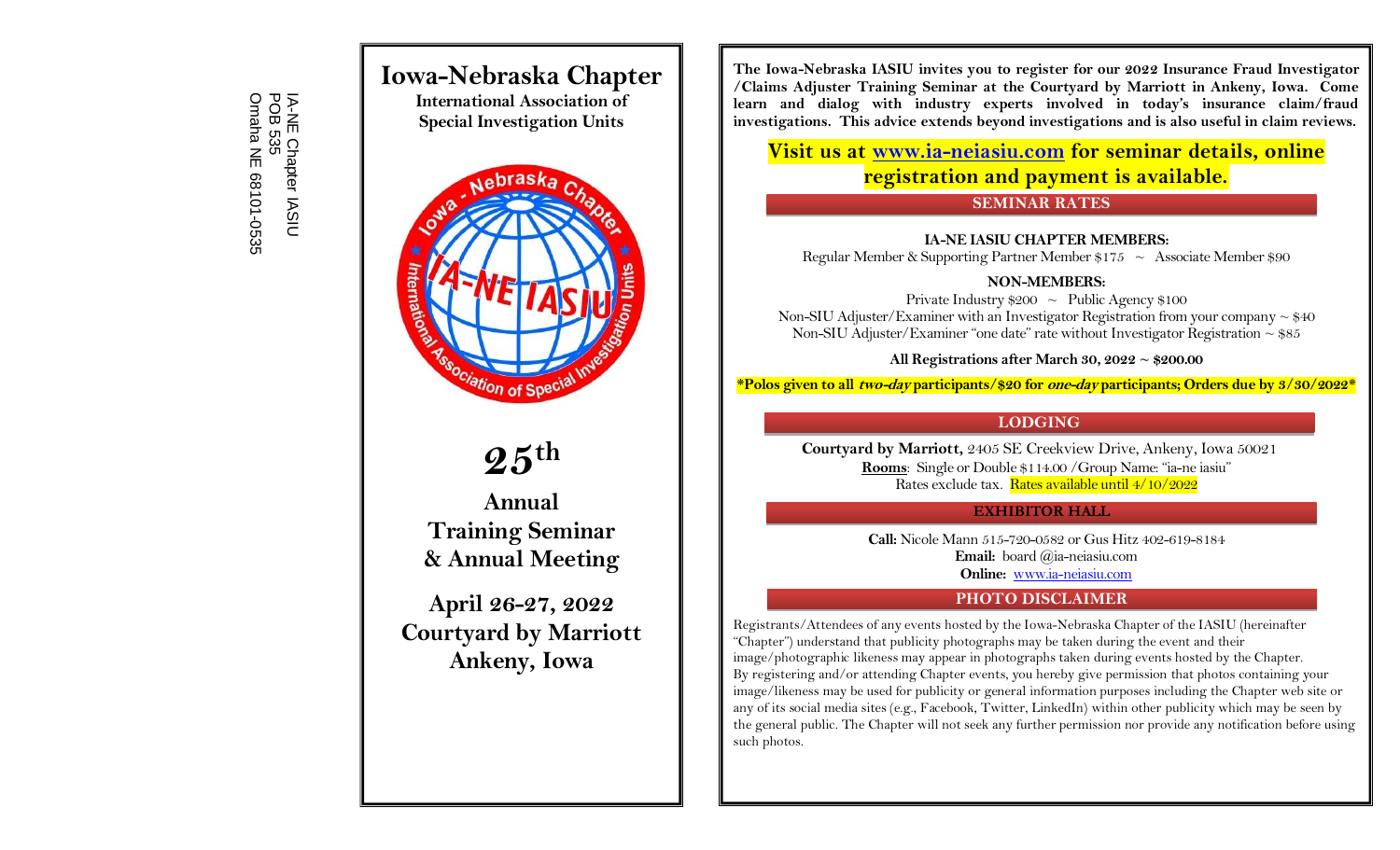# **TRAINING SCHEDULE**

#### **Monday, April 25, 2022**

| $4:00-5:00 \text{pm}$   | Seminar Registration Desk - Courtyard by Marriott (hotel lobby); Polos provided by CoventBridge Group |
|-------------------------|-------------------------------------------------------------------------------------------------------|
| $5:00 - 7:00 \text{pm}$ | Hospitality & Networking – Sponsored by Carmoney Law Firm (Room #233)                                 |

#### **Tuesday April 26, 2022**

| $7:15 - 7:45$ am | Seminar Registration Desk - Courtyard by Marriott (hotel lobby); Polos provided by CoventBridge Group |
|------------------|-------------------------------------------------------------------------------------------------------|
| 8:00 – 8:45am    | Opening Remarks; Nicole Mann, IA/NE IASIU Chapter President                                           |
|                  | Premier Sponsor (CoventBridge Group) and Presidential Sponsors (Rimkus & Skopenow) Introductions      |

#### **ALL GROUP SESSION**

**9:00 – 10:30am Gathering Intelligence Online and Medical Canvasing Joe Stephenson, Intertel**

#### **MEDICAL BREAK-OUT SESSIONS**

#### **P&C Break-Out Sessions**

| $10:45 - 11:45$ am                                                     | <b>Investigating Catalytic Converter Thefts</b>                                                                    |
|------------------------------------------------------------------------|--------------------------------------------------------------------------------------------------------------------|
|                                                                        | <b>Gus Hitz, NICB</b>                                                                                              |
| $11:45am - 12:00pm$                                                    | <i>Break (Visit the Vendors)</i>                                                                                   |
| $12:00 \text{pm} - 1:00 \text{pm}$                                     | Lunch (Provided)                                                                                                   |
| $1:15$ pm – $2:15$ pm                                                  | <b>Cell Phone Live Extraction</b><br><b>Chelsea Abeltins, IFIC</b>                                                 |
| $2:15 \text{pm} - 2:30 \text{pm}$<br>$2:30 \text{pm} - 3:30 \text{pm}$ | <i>Break (Visit the Vendors)</i><br><b>Investigating Storm Claims</b>                                              |
|                                                                        | <b>Michael Cook, Rimkus</b>                                                                                        |
| $3:30 \text{pm} - 3:45 \text{pm}$                                      | <b>Break (Visit the Vendors)</b>                                                                                   |
| $3:45 \text{pm} - 4:45 \text{pm}$                                      | <b>Water: The New Fire</b><br>Luke Choudek, EE and JP Fonder, PE, CGE, Onsite Engineering & Forensic Services, Inc |

**5:00 – 6:30pm President's Reception Sponsored by (Rimkus & Skopenow) – Appetizers & Refreshments**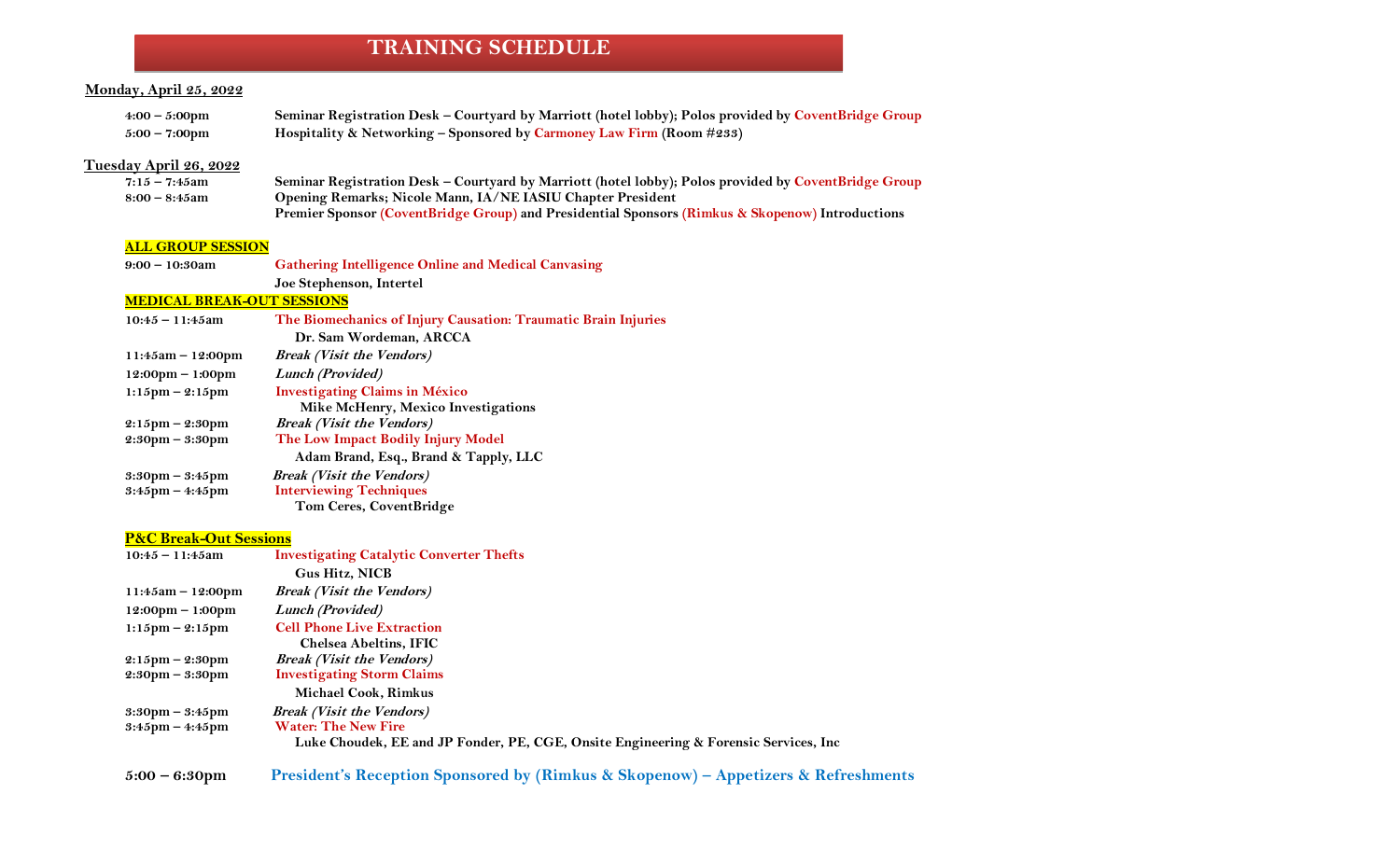| Wednesday, April 27, 2022 |                                                                                               |
|---------------------------|-----------------------------------------------------------------------------------------------|
| $8:00am - 8:35am$         | <b>Opening Remarks</b>                                                                        |
|                           | Gold Sponsor (Onsite Engineering & Forensic Services, Inc) Introductions                      |
| $8:45am - 10:00am$        | Open Source Intelligence Investigations on TikTok, Dark Web and Marketplaces                  |
|                           | <b>Steve Adams, Product Marketing Manager, Skopenow</b>                                       |
| $10:00am - 10:30am$       | Vendor Drawings - Must be present to win                                                      |
|                           | <b>Afternoon Snack Provided by Mexico Investigations</b>                                      |
| $10:30am - 12:30pm$       | Data Analysis in Support of Criminal Investigations (Ethics CE's)<br><b>Steve Beltz, NICB</b> |
| 12:30pm                   | Adjourn: Bagged Lunch (Provided) & Certificates of Attendance Distributed                     |
| 12:45pm-2:00pm            | <b>Annual Board Meeting</b>                                                                   |

**\*\* The IA-NE IASIU Annual Business Meeting & Elections for All Chapter Members will be held 12:45pm- 2:00pm \*\***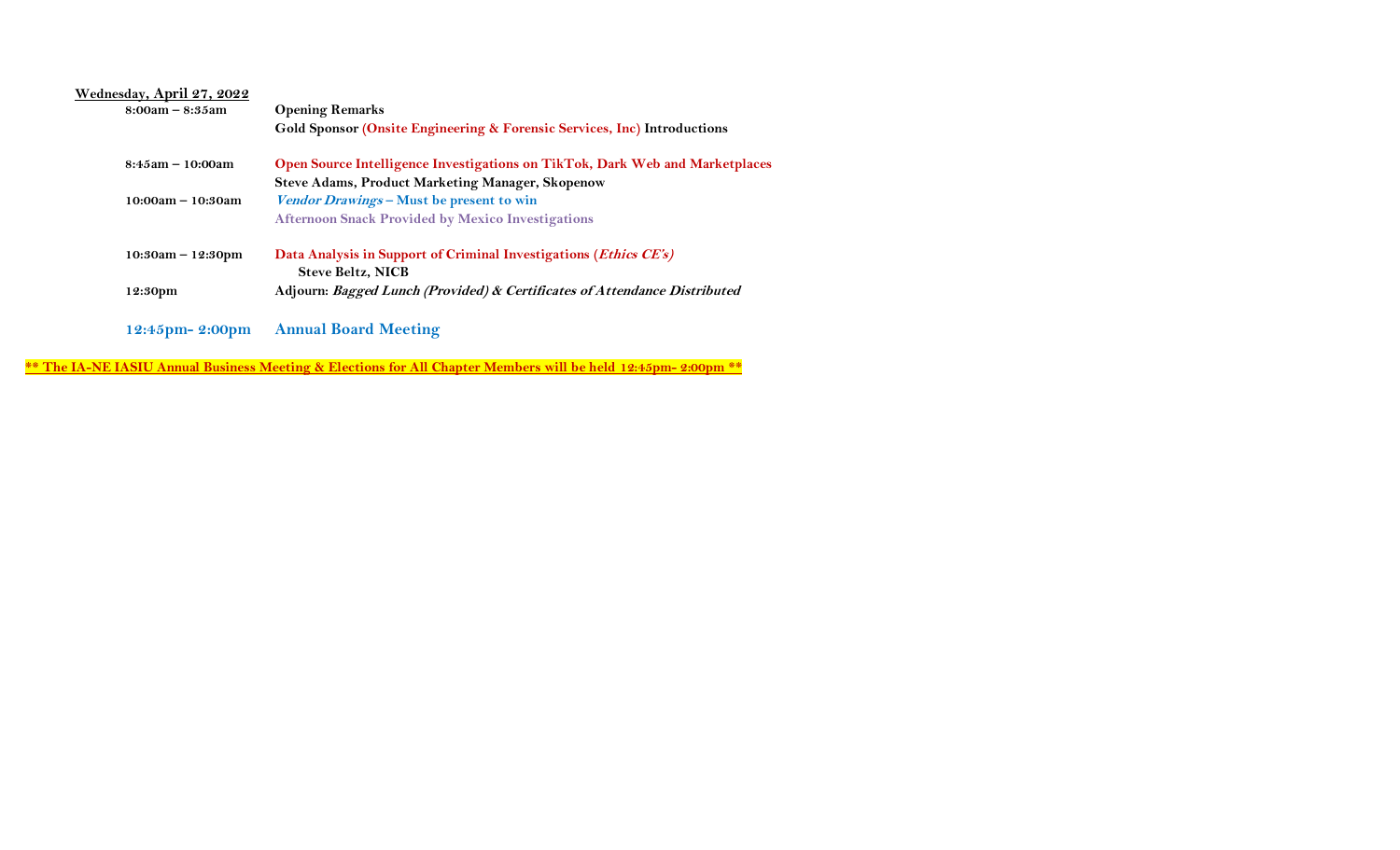| REGISTER AND PAY ONLINE AT https://www.ia-neiasiu.com/online-registration |
|---------------------------------------------------------------------------|
|                                                                           |

| Or complete paper registration form and mail a check to: |  |
|----------------------------------------------------------|--|
|----------------------------------------------------------|--|

| <b>IASIU Training Seminar Registration Form</b> |  |  |  |
|-------------------------------------------------|--|--|--|
|-------------------------------------------------|--|--|--|

| Name: |  |
|-------|--|
|       |  |

Company/Agency:

Address: \_\_\_\_\_\_\_\_\_\_\_\_\_\_\_\_\_\_\_\_\_\_\_\_\_\_\_\_\_\_\_\_\_\_\_\_\_\_\_\_\_\_\_\_\_\_\_\_\_\_\_\_\_\_\_\_\_\_

| City: |  |  |  |
|-------|--|--|--|

| State/Zip: |  |  |  |
|------------|--|--|--|
|            |  |  |  |

Daytime Phone: \_\_\_\_\_\_\_\_\_\_\_\_\_\_\_\_\_\_\_\_\_\_\_\_\_\_\_\_\_\_\_\_\_\_\_\_\_\_\_\_\_\_\_\_\_\_\_\_\_\_\_\_

Email: \_\_\_\_\_\_\_\_\_\_\_\_\_\_\_\_\_\_\_\_\_\_\_\_\_\_\_\_\_\_\_\_\_\_\_\_\_\_\_\_\_\_\_\_\_\_\_\_\_\_\_\_\_\_\_\_\_\_\_\_

#### **Check all that apply:**

- Attending President's Reception
- Requesting Vegetarian Lunch
- □ Requesting Gluten Free Lunch

#### **Registration Fee: Before 3/30/2022**

#### IA-NE IASIU Member

 $\Box$  Regular & Supporting Partner . . . . . . . . \$175 Associate . . . . . . . . . . . . . . . . . . . . . . . . . . \$90

#### Non- Member

- □ Private Industry (Insurance, Attorney...) . . . \$200
- □ Public Service (Police, Fire, State, Fed ...) . . . . \$100

Non-SIU Adjuster or Public Agency

- $\Box$  Seminar Rate with Investigator from your Company Entry... \$40
- 1 day rate . . . . . . . . . . . . . . . . . . . . . . . . . . . . . . . . . . . . . . . . . . . . \$85

# **ALL REGISTRATIONS AFTER 3/15/2022 \$200**

# **Polo Orders (Sponsored by CoventBridge Group):** *Free* **for two-day Participants or** *\$20* **for one day participants –** *Due by 3/30/2022*

- $\Box$  Men's XX-Large  $\Box$  Women's XX-Large
- Men's X-Large The Contract Contract Contract Contract Contract Contract Contract Contract Contract Contract Co
- □ Men's Large Unit and Women's Large
- Men's Medium  $\Box$  Women's Medium
- Men's Small **Women's Small**
- Men's X-Small Women's X-Small
- $\Box$  Other

 $\Box$  Please note that by checking the box during the online registration process, you agree to adhere to the precautions and policies above and understand that you are knowingly and freely assuming all risks related to illness and infectious diseases, such as COVID-19, by attending this event. You understand that refusal to adhere to these policies and abide by these precautions may result in immediate removal from the event and cancellation of the registration, without receiving a refund.